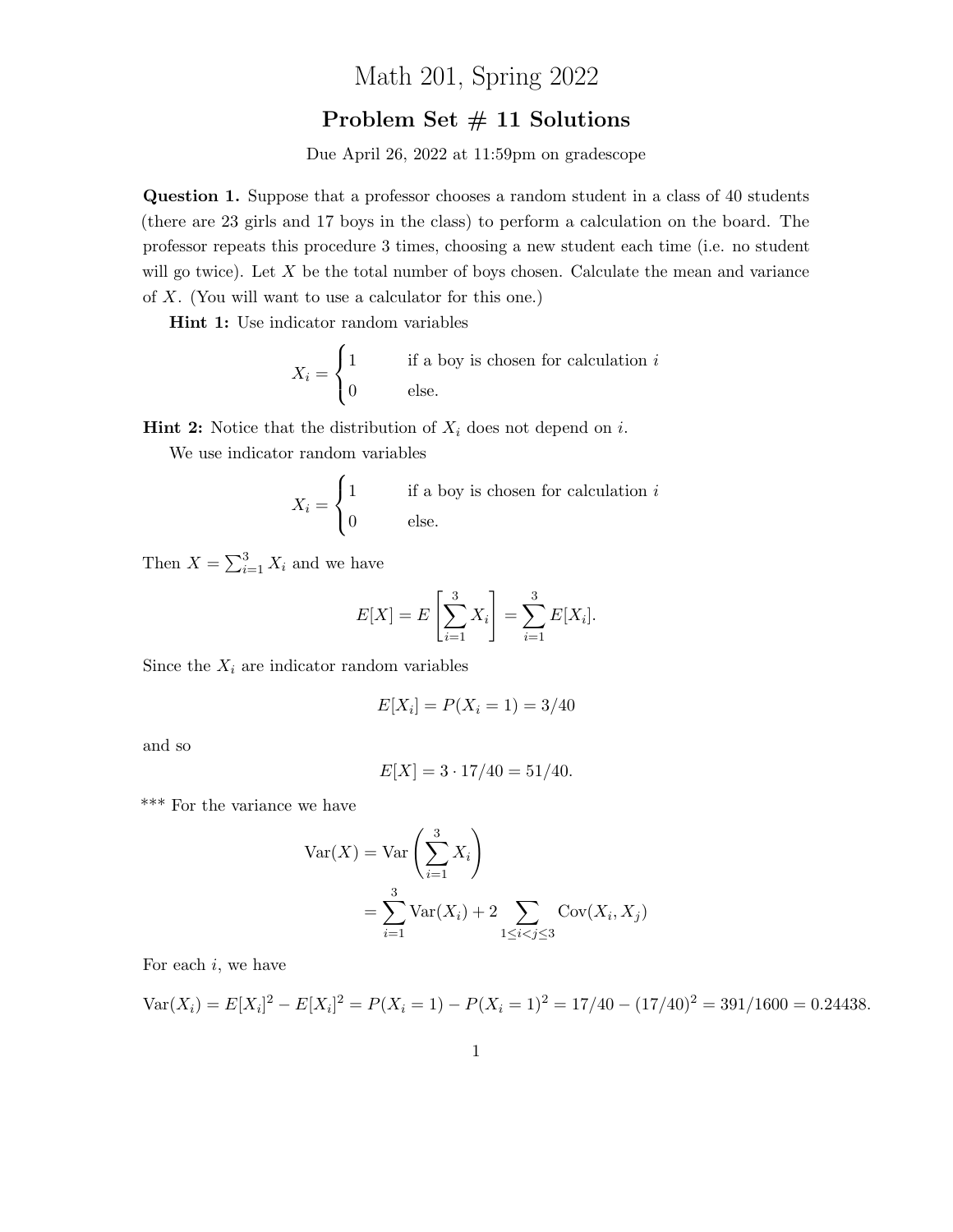For the covariance with  $i \neq j$ , we have

$$
Cov(X_i, X_j) = E[X_i, X_j] - E[X_i]E[X_j]
$$
  
=  $P(X_i = 1, X_j = 1) - P(X_i = 1)P(X_j = 1)$   
=  $(17/40)(16/39) - (17/40)^2 = -\frac{391}{62400} = -0.006266$ 

We find

$$
Var(X) = 3Var(X_1) + 2\binom{3}{2}Cov(X_1, X_2)
$$
  
=  $3 \cdot \frac{391}{1600} + 6 \cdot \left(-\frac{391}{62400}\right)$   
= .6955

- **Question 2.** (a) A fair die is rolled until three different numbers are seen. Let  $X$  be the number of rolls this requires. Find  $E[X]$  and  $Var(X)$ . [Hint: Use the technique of the coupon collector problem in the book.]
	- (b) A fair coin is flipped 12 times. Find the expected value for the number of times you see three consecutive tails.

## Solutions.

(a) The first number seen is on the first roll. If  $W_1$  is the number of rolls til a second number is seen, then  $W_1 \sim \text{Geom}(5/6)$  since each the die is rolled there is a 5/6 chance something different from the first number appears. Likewise the number of rolls between seeing the second number and the third is  $W_2 \sim \text{Geom}(4/6)$ . We have

$$
E[X] = 1 + E[W_1] + E[W_2] = 1 + 6/5 + 6/4 = 37/10 = 3.7.
$$

Since Since  $W_1$  and  $W_2$  are independent, we also have  $Var(X) = Var(W_1) + Var(W_2)$ , which gives

$$
Var(X) = \frac{1 - 5/6}{(5/6)^2} \frac{1 - 4/6}{(4/6)^2} = .99
$$

(b) For me, the usual interpretation of this is that this includes four consecutive tails as well, so that if you had say  $TTTHTHTHTT$ , that would count as two runs of three. Done this way, we have ten indicator variables  $X_i$ , each being 1 if there run of three tails starting on the *i*-th flip and 0 otherwise. Then each  $X_i$  has expectation 1/8. Adding up, we get 10/8.